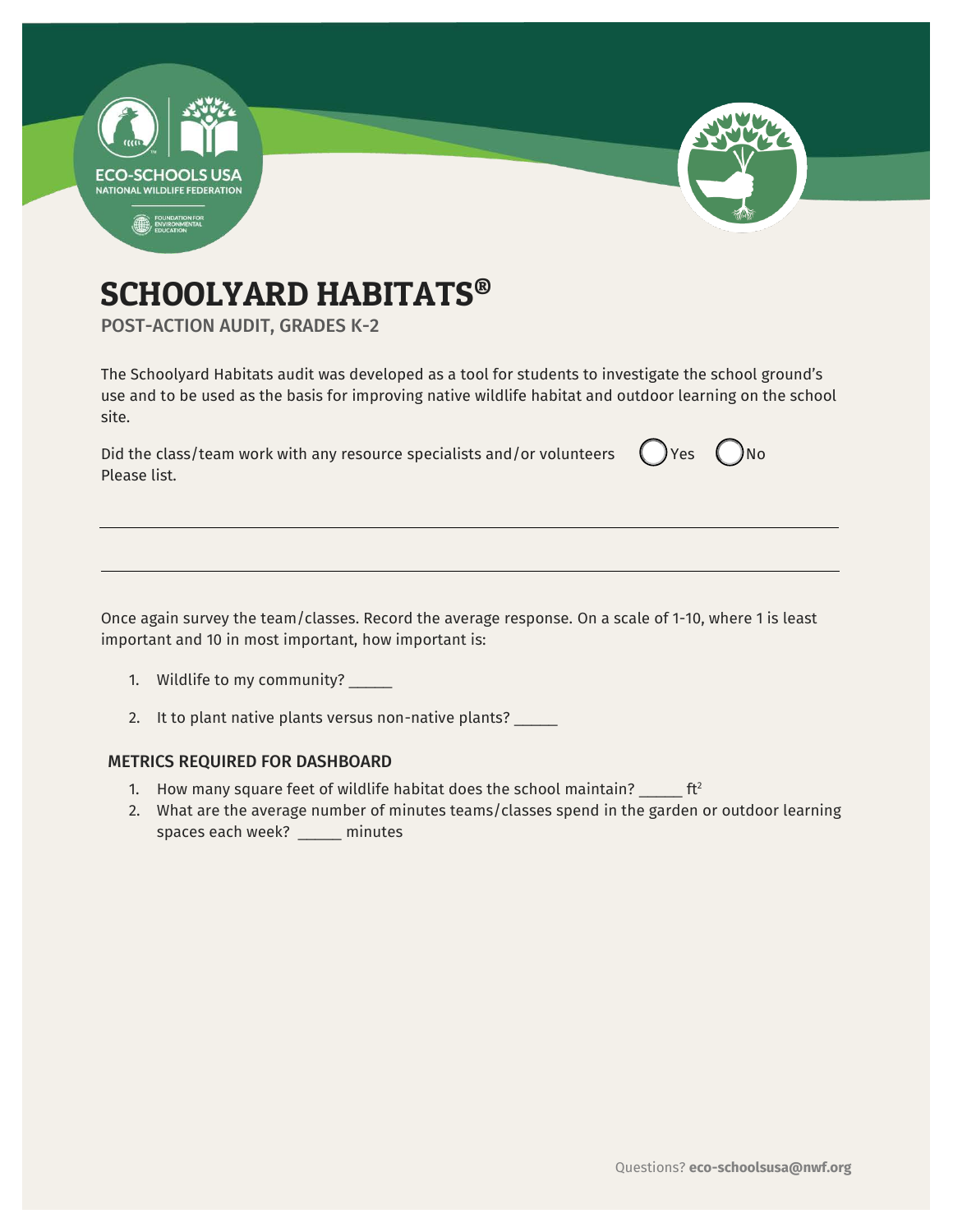

2 of 14

## TABLE 1. DEFINING THE STUDY SITE

| 1. Confirm the GPS coordinates for the Schoolyard<br>Habitat <sup>®</sup> study site? Use your smart phone's GPS or go<br>to: http://www.whatsmygps.com/ to find the site's<br>coordinates. | I atitude N                                                                  |
|---------------------------------------------------------------------------------------------------------------------------------------------------------------------------------------------|------------------------------------------------------------------------------|
|                                                                                                                                                                                             | Longitude W                                                                  |
| 2. If land use types surrounding the study site changed in<br>any way from the baseline to the post-action audit,<br>record it here? Check all that apply.                                  | Residential<br>Commercial<br>Undeveloped Land<br>Park<br>Other<br>No changes |
| 3. Is the school now or in the process of certifying as a<br>National Wildlife Federation Schoolyard Habitat <sup>®</sup> ?                                                                 | Yes.                                                                         |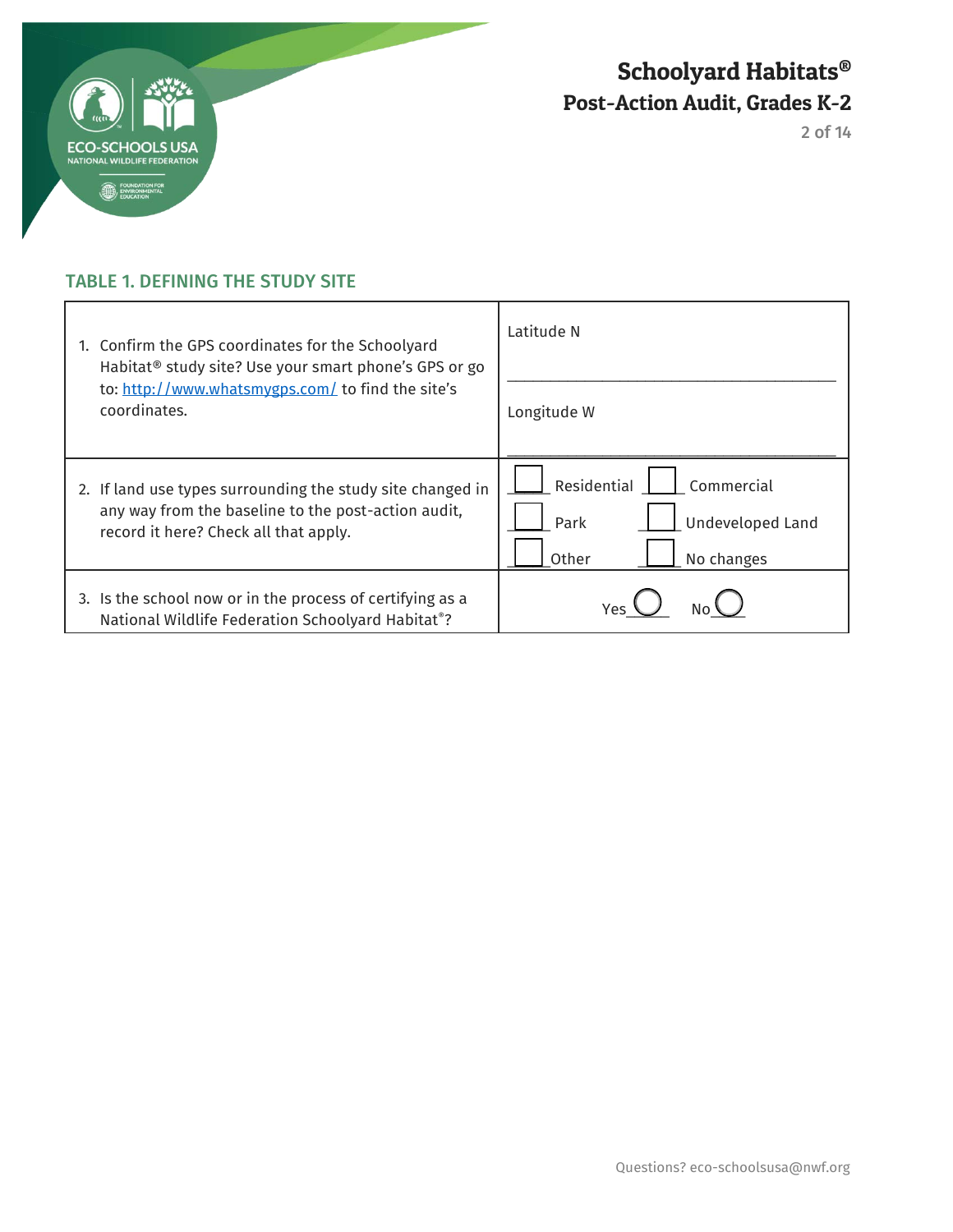

3 of 14

#### TABLE 2. TOPOGRAPHY

Using the same elements from the base map created in the baseline audit, have students update and make modifications based on new learning and understanding as well as, identifying new structures, man-made or natural, habitat expansions, etc. As a reminder, the original chart is provided below. Choose one student or team map and insert it as a .jpg or .png file below.

|    | School building                                                               | 2. | Man-made structures other<br>than the school building   | 3. | Location of hills and<br>valleys |
|----|-------------------------------------------------------------------------------|----|---------------------------------------------------------|----|----------------------------------|
| 4. | Rainfall or sprinkler run-off<br>paths and low lying areas that<br>hold water |    | 5. Sprinkler systems, storm drains,<br>or sewer markers |    | Existing natural areas           |
|    | Trees                                                                         | 8. | Areas of full sun and full shade                        | 9. | Natural and man-made<br>walkways |
|    | 10. Cardinal directions                                                       |    | 11. Key                                                 |    |                                  |

**Continued on the next page.**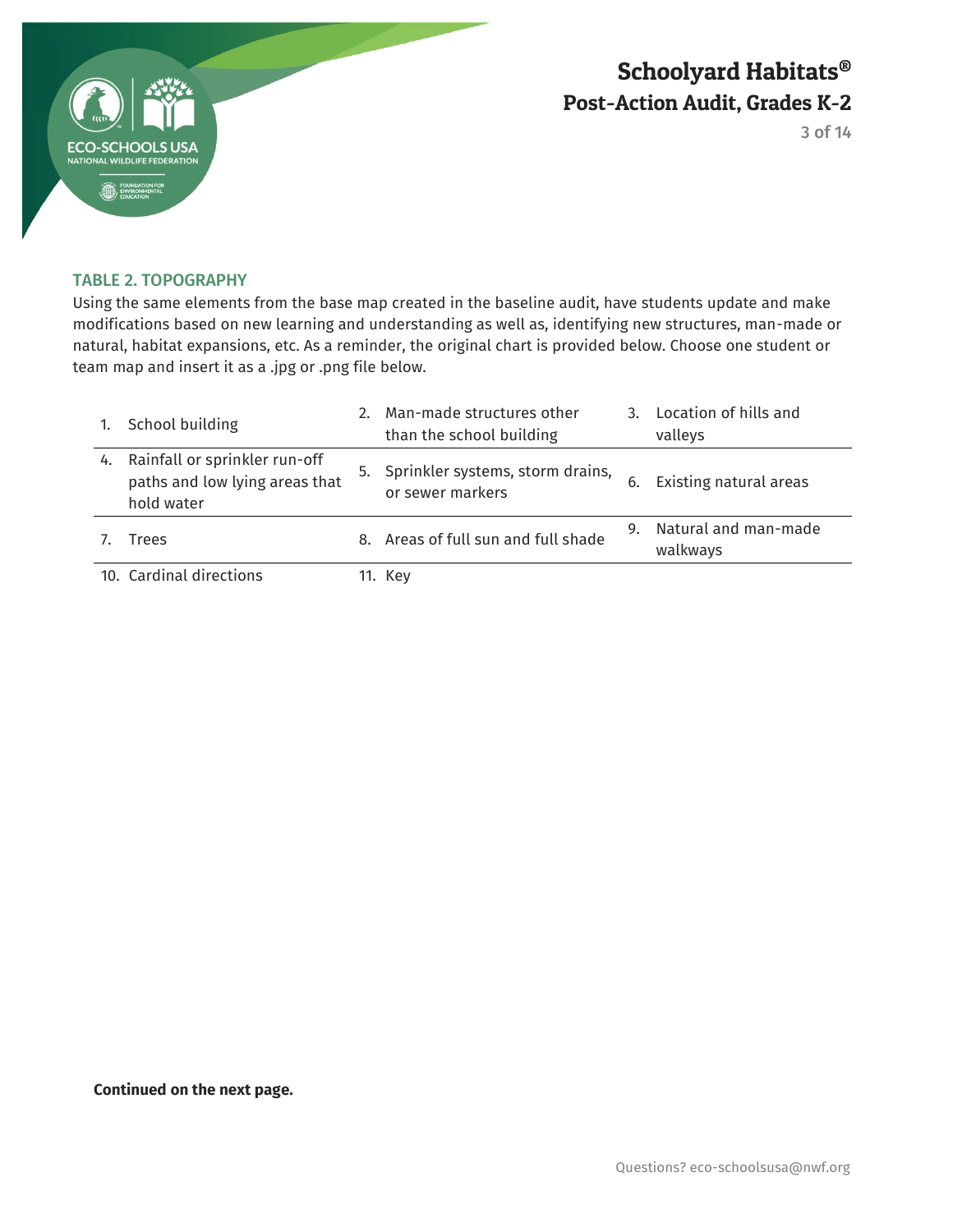

4 of 14

## **Think about the following questions as you summarize the information in Table 2.**

1. Were any changes to the landscape required? Explain.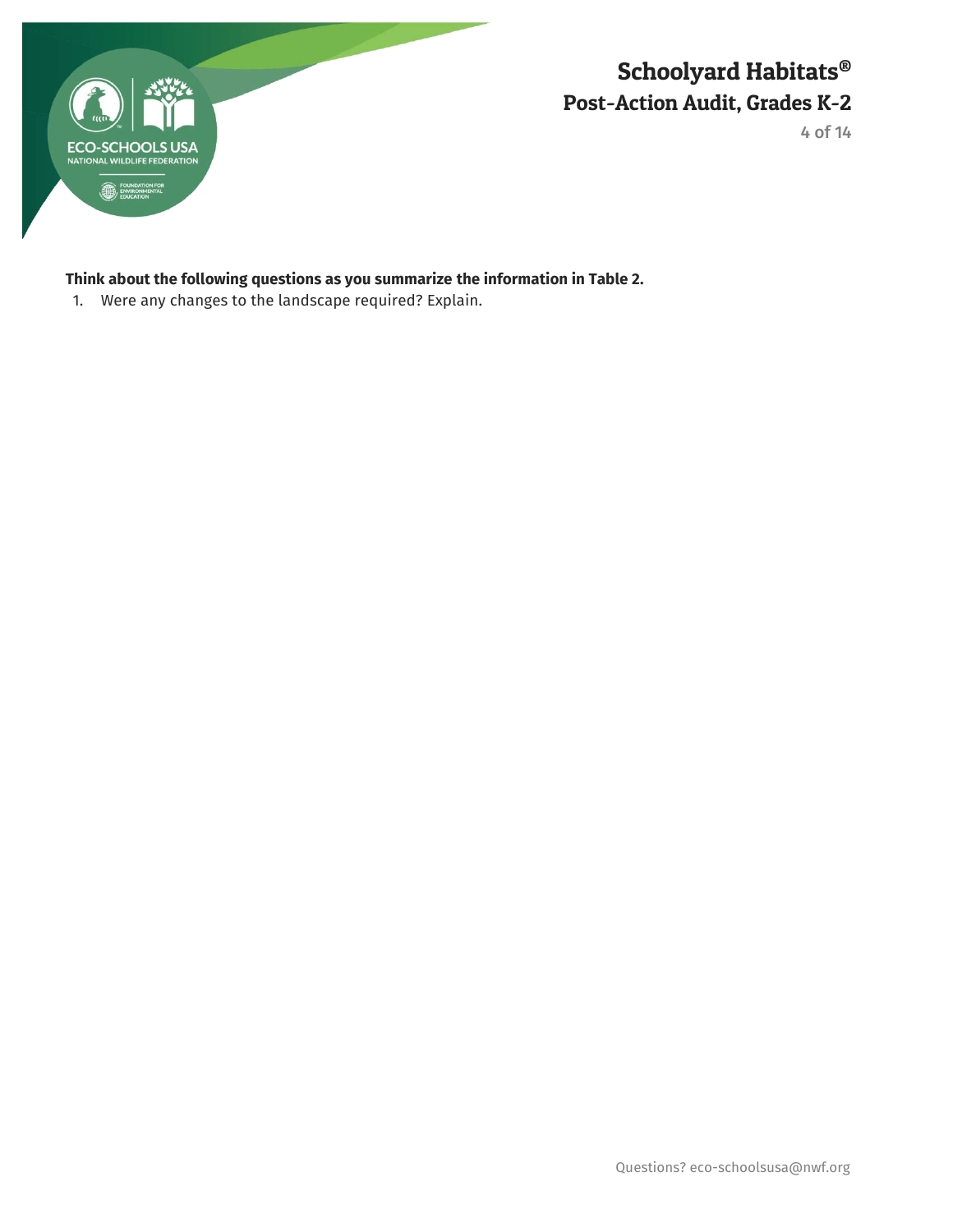

 $\overline{1}$ 

## Schoolyard Habitats® Post-Action Audit, Grades K-2

5 of 14

٦

#### TABLE 3. TEMPERATURE AND PRECIPITATION

| 1. | For today's date, collect the weather data listed to the right.<br>Use your local weather website, application or use the<br>following:<br>http://www.weatherbase.com/weather/state.php3?c=US<br>www.weather.com | Temperature in degrees Fahrenheit<br>Precipitation in inches |
|----|------------------------------------------------------------------------------------------------------------------------------------------------------------------------------------------------------------------|--------------------------------------------------------------|
| 2. | In what season is data being collected?                                                                                                                                                                          | Summer<br>Fall<br>Spring<br>Winter                           |
| 3. | Since the baseline audit, how much rain has the study site<br>received?                                                                                                                                          | inches                                                       |

 $\mathbf{I}$ 

#### **Think about the following question as you summarize the information in Table 3.**

1. How has student understanding changed from the baseline audit to the post-action audit in relation to weather's impact on plants and animals (both positive and negative)?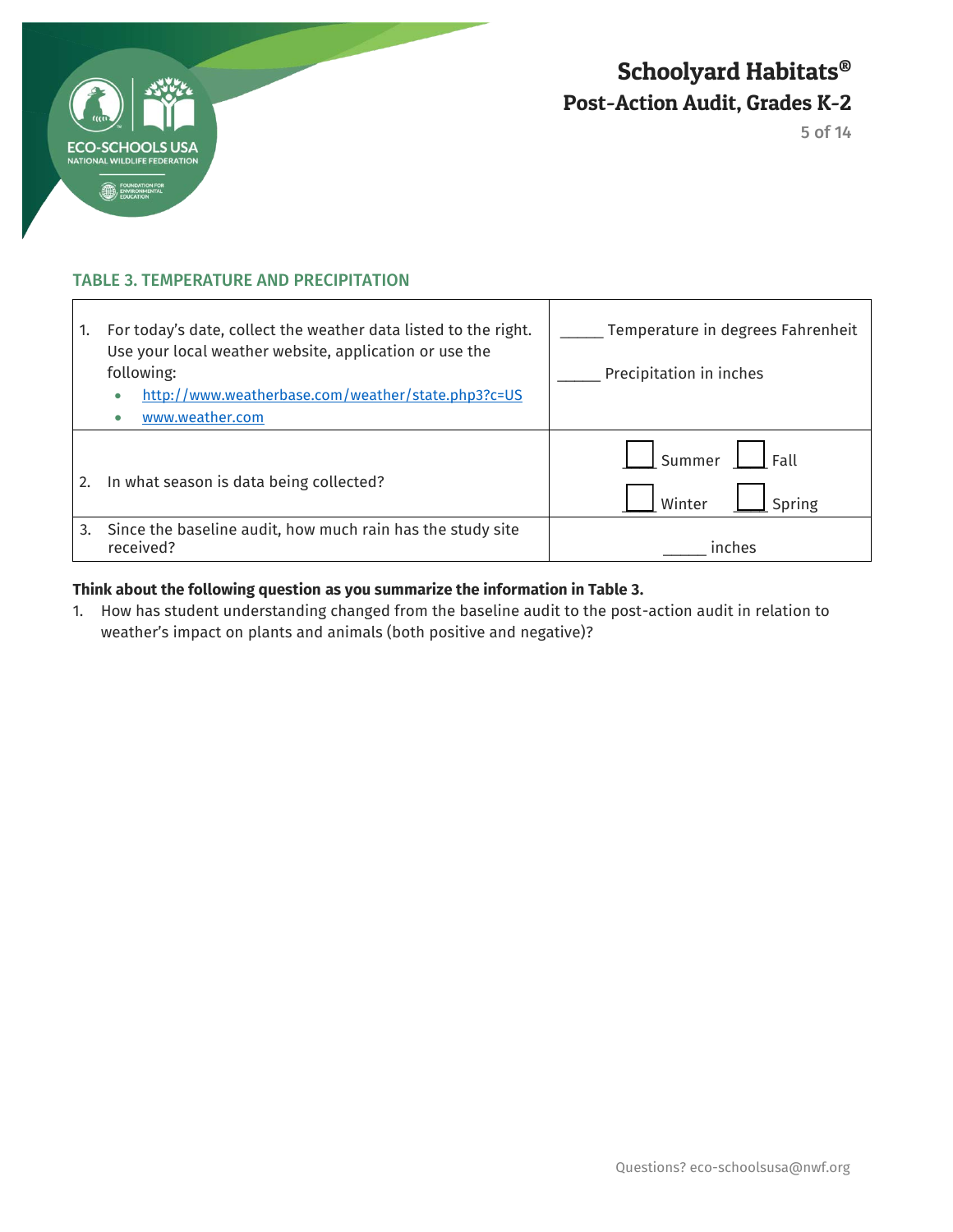

TABLE 4. SOIL

## Schoolyard Habitats® Post-Action Audit, Grades K-2

6 of 14

**TABLES 4 and 5**. Consider contacting a habitat steward, parks department, college or university, or local gardening/native plants non-profit. Their involvement is a great way to connect to the community, inspire students, demonstrate career possibilities and share resource expertise.

Invite parents and community members to participate in the auditing process. Students can take on the role of educator by working with volunteers on citizen science. This experience is a great way to build community.

| Soil Temperature<br>1.                                                                                                                                                      | Soil pH<br>2. |                        |
|-----------------------------------------------------------------------------------------------------------------------------------------------------------------------------|---------------|------------------------|
|                                                                                                                                                                             |               |                        |
| Test $1 \_ {\_ \_ \circ F \_ {\_ \_ \circ C}}$                                                                                                                              |               | Test 1______ pH level  |
|                                                                                                                                                                             |               |                        |
| Test 2 _______ °F _______ °C                                                                                                                                                |               | Test 2 ______ pH level |
|                                                                                                                                                                             |               |                        |
| Test 3 _______ $\circ$ F _______ $\circ$ C                                                                                                                                  |               | Test 3 ______ pH level |
|                                                                                                                                                                             |               |                        |
|                                                                                                                                                                             |               | Cacidic Neutral Basic  |
|                                                                                                                                                                             |               |                        |
| 3. Nitrogen (optional)                                                                                                                                                      |               |                        |
|                                                                                                                                                                             |               |                        |
| Test 1 $\bigcirc$ low $\bigcirc$ medium $\bigcirc$ high   Test 1 $\bigcirc$ low $\bigcirc$ medium $\bigcirc$ high   Test 1 $\bigcirc$ low $\bigcirc$ medium $\bigcirc$ high |               |                        |
|                                                                                                                                                                             |               |                        |
| Test 2 $\bigcirc$ low $\bigcirc$ medium $\bigcirc$ high   Test 2 $\bigcirc$ low $\bigcirc$ medium $\bigcirc$ high   Test 2 $\bigcirc$ low $\bigcirc$ medium $\bigcirc$ high |               |                        |
|                                                                                                                                                                             |               |                        |
| Test 3 $\bigcirc$ low $\bigcirc$ medium $\bigcirc$ high   Test 3 $\bigcirc$ low $\bigcirc$ medium $\bigcirc$ high   Test 3 $\bigcirc$ low $\bigcirc$ medium $\bigcirc$ high |               |                        |
|                                                                                                                                                                             |               |                        |
|                                                                                                                                                                             |               |                        |

#### TABLE 5. WATER QUALITY (OPTIONAL-CONDUCT IF APPLICABLE)

| <b>Water Temperature</b>                                                                                                                                                    | Water pH<br>2. |                                  |
|-----------------------------------------------------------------------------------------------------------------------------------------------------------------------------|----------------|----------------------------------|
| Test 1 _______ $\circ$ F _______ $\circ$ C                                                                                                                                  |                | Test 1_______ pH level           |
| Test 2 _______ $\circ$ F ______ $\circ$ C                                                                                                                                   |                | Test 2 _______ pH level          |
| Test 3 _______ $\circ$ F _______ $\circ$ C                                                                                                                                  |                | Test 3 _______ pH level          |
|                                                                                                                                                                             |                | $O$ Acidic $O$ Neutral $O$ Basic |
| Is it raining or has it rained in the last 24 hours? Stormwater<br>runoff from surrounding areas can impact habitat health and<br>appearance, including temperature and pH. |                | )No<br>$\bigcirc$ Yes $\bigcirc$ |

**Continued on the next page.** 

#### Questions? eco-schoolsusa@nwf.org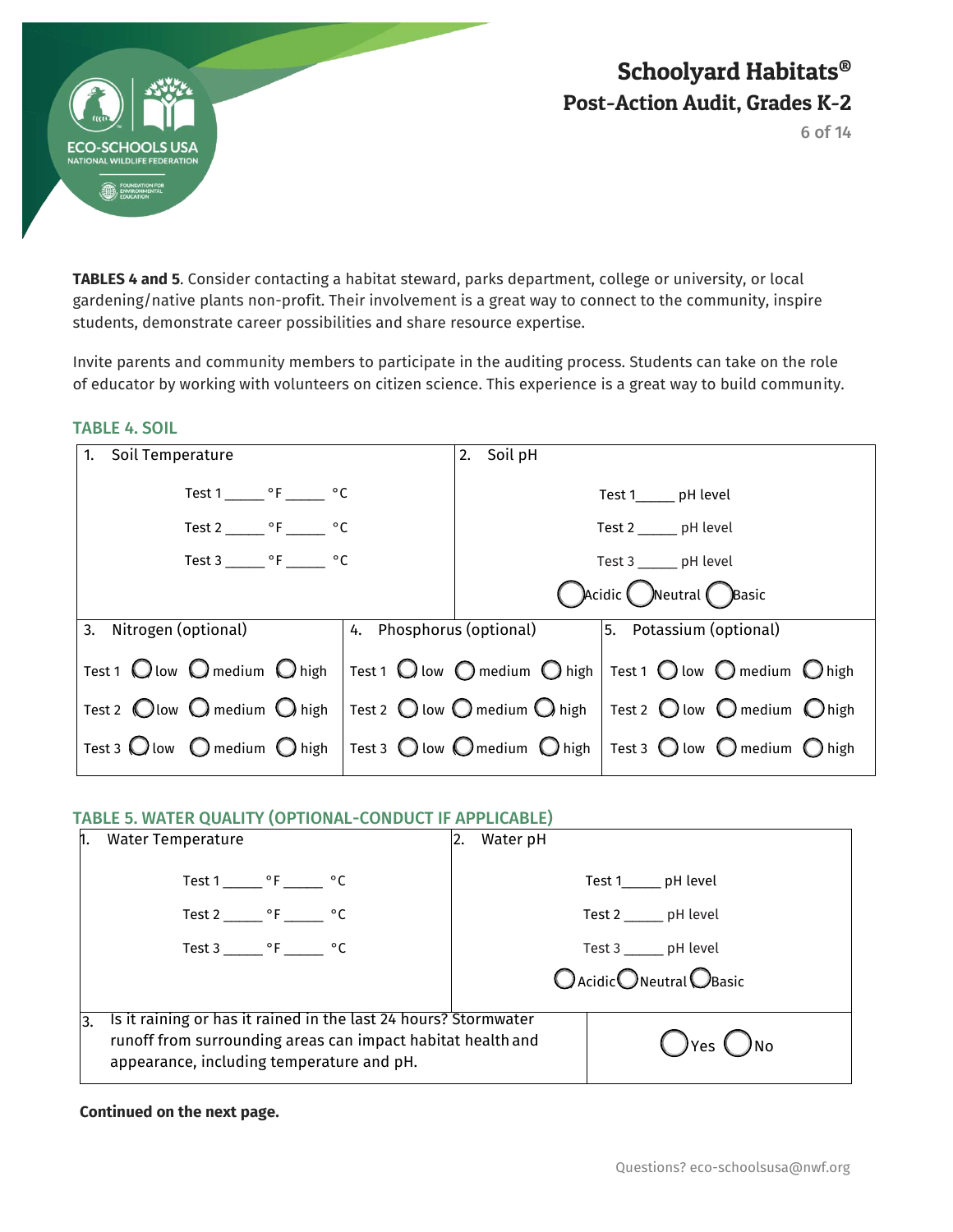

7 of 14

## **Think about the following questions as you summarize the information in Table 4 and 5.**

- 1. How has student understanding about soil and water changed?
- 2. What changes, if any have been documented when comparing the baseline and post-action audits?
- 3. What is one action the team/class took to improve soil and water quality?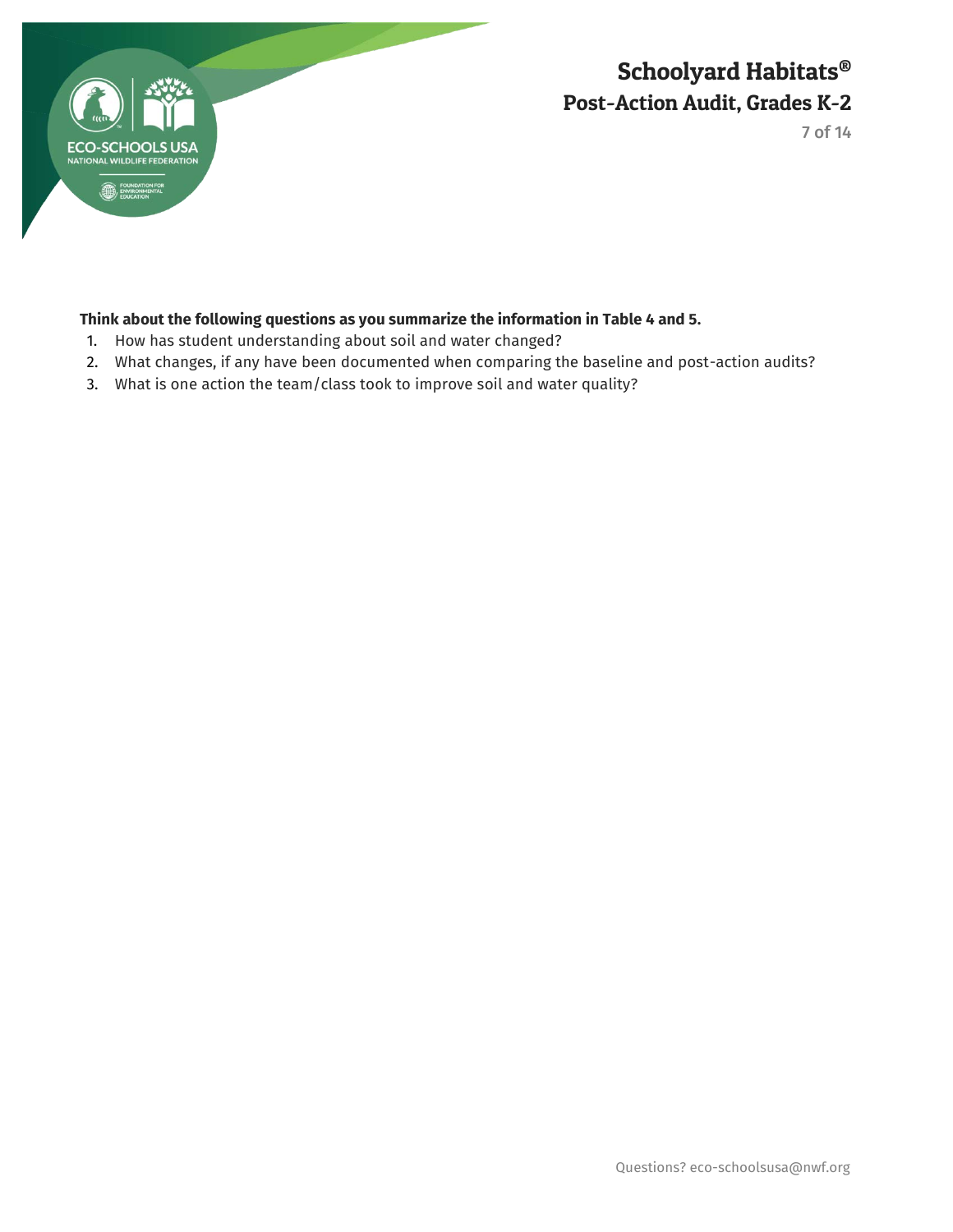

8 of 14

## TABLE 6. WILDLIFE – GENERAL

| 1. | Are there animals present at the study site today?                                                                                                                                    |                                                                                                                                                          |
|----|---------------------------------------------------------------------------------------------------------------------------------------------------------------------------------------|----------------------------------------------------------------------------------------------------------------------------------------------------------|
| 2. | Check the families of animals observed at the study site,<br>then continue to Chart 1. Animal Observations                                                                            | amphibians<br>birds<br>fish<br>insects<br>reptiles<br>mammals                                                                                            |
| 3. | What evidence of wildlife was observed at or around the<br>study site? Check all that apply.                                                                                          | feathers $\boxed{\phantom{a}}$ nest(s) $\boxed{\phantom{a}}$<br>$\vert$ animal tracks<br>burrows/ground dwellings<br>$\mathsf{\mathsf{I}}$ scat<br>other |
| 4. | Plants are a source of food for many different types of<br>wildlife. Food sources are also a required habitat<br>element. How many different types of plants did students<br>observe? | _____ shrubs/bushes<br>trees<br>flowers _____ grasses/fungi/mosses                                                                                       |

#### **Think about the following questions as you summarize the information in Table 6.**

- 1. How has student understanding changed? Have more plants and animals been identified or observed during this audit?
- 2. Have students made connections between the abundance of food sources and numbers of animals present?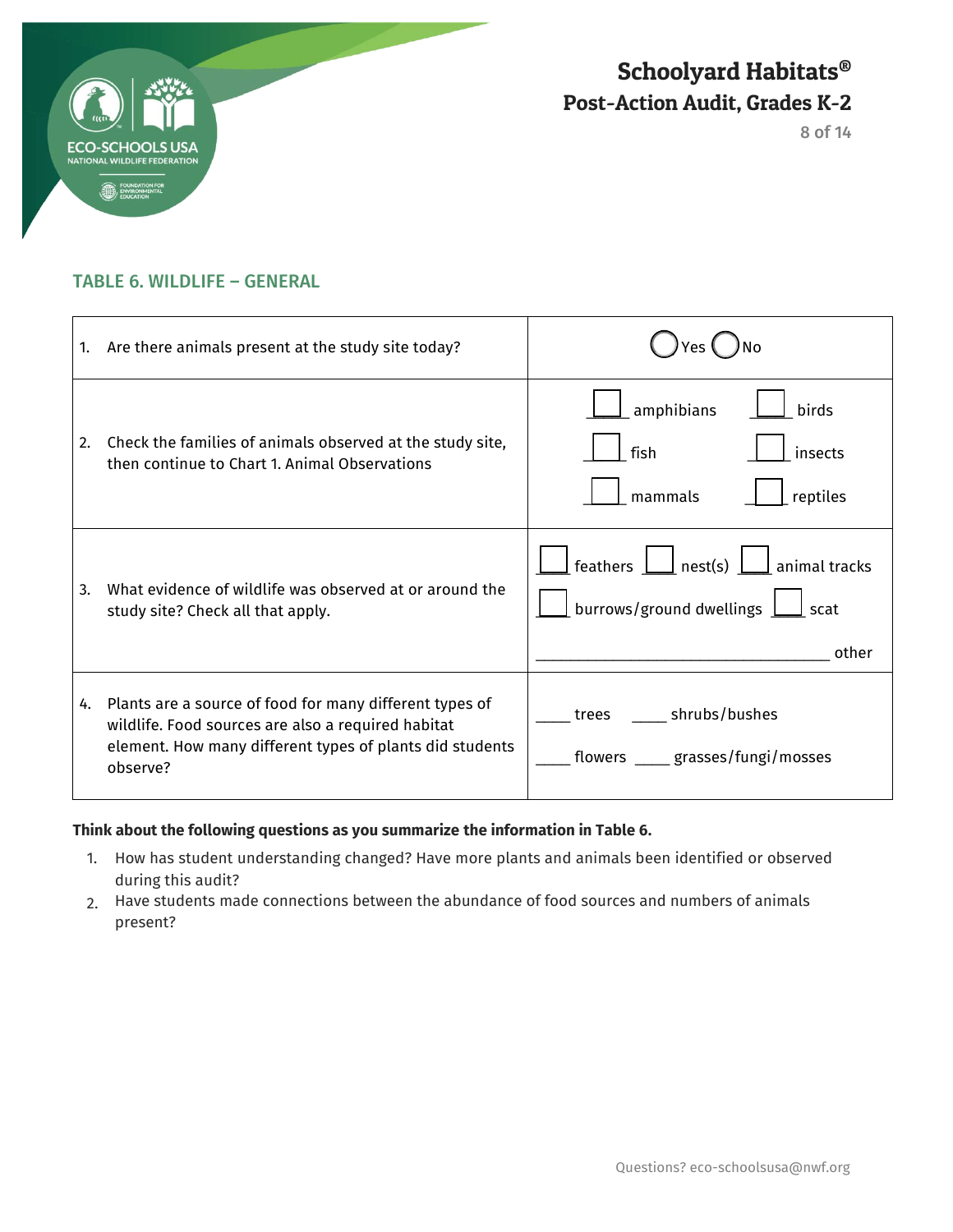

9 of 14

### CHART 1. HABITAT ELEMENT – WATER

|    | Are there water sources on the school site?                                                                                       | $(y)$ $Y$ es                                                                                        |
|----|-----------------------------------------------------------------------------------------------------------------------------------|-----------------------------------------------------------------------------------------------------|
| 2. | Does the site have seasonal pools of water (vernal<br>pools)? Vernal pools are important nurseries for<br>many amphibian species. | $\bigcap$ Yes $\bigcap$ No $\bigcap$ Unsure                                                         |
|    | Since the baseline audits were any manmade water<br>features added?                                                               | $\vert$ rain garden(s) $\vert$<br>$\frac{1}{2}$ bird baths<br>ponds<br>puddling containers<br>other |

### **Think about the following questions as you summarize the information in Chart 1.**

- 1. Briefly explain what's changed since conducting the baseline audit?
- 2. Have students observed wildlife at the new, expanded or modified water features?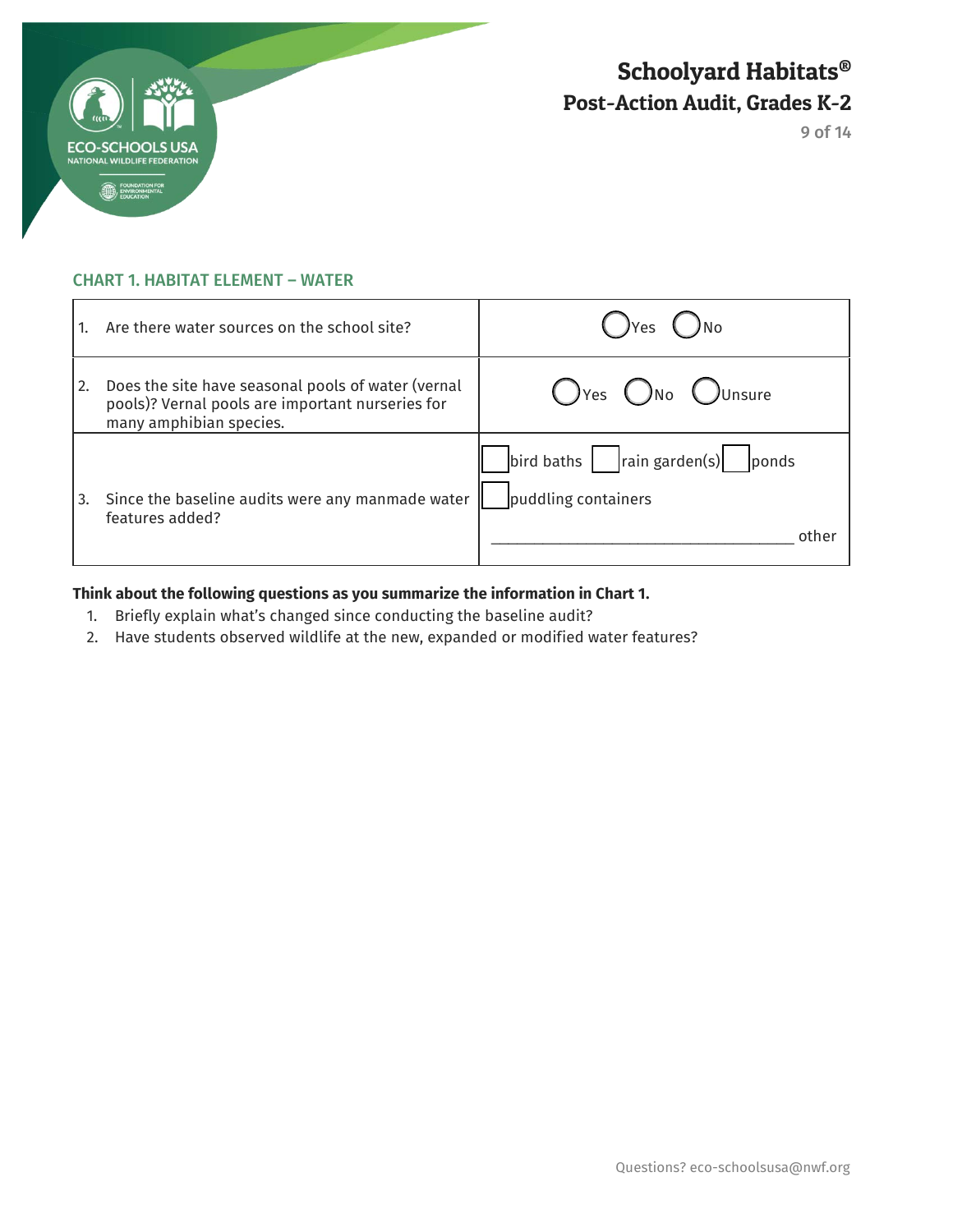

10 of 14

### CHART 2. HABITAT ELEMENT – COVER

| 1.  | Our school provides places for wildlife to<br>find cover from the weather and predators.<br>(brush piles, rock walls, dense vegetation, trees) | ) Yes                 |
|-----|------------------------------------------------------------------------------------------------------------------------------------------------|-----------------------|
| 12. | How many sources of available cover on<br>the school site.                                                                                     | natural cover sources |
| 3.  | How many manmade structures provide<br>cover for wildlife such as bird houses,<br>toad houses, bat house, bug houses, etc.                     | manmade cover sources |

#### **Think about the following questions as you summarize the information in Chart 2.**

- 1. Briefly explain what's changed since conducting the baseline audit?
- 2. What have student's learned about wildlife's need for cover and its importance as a habitat element?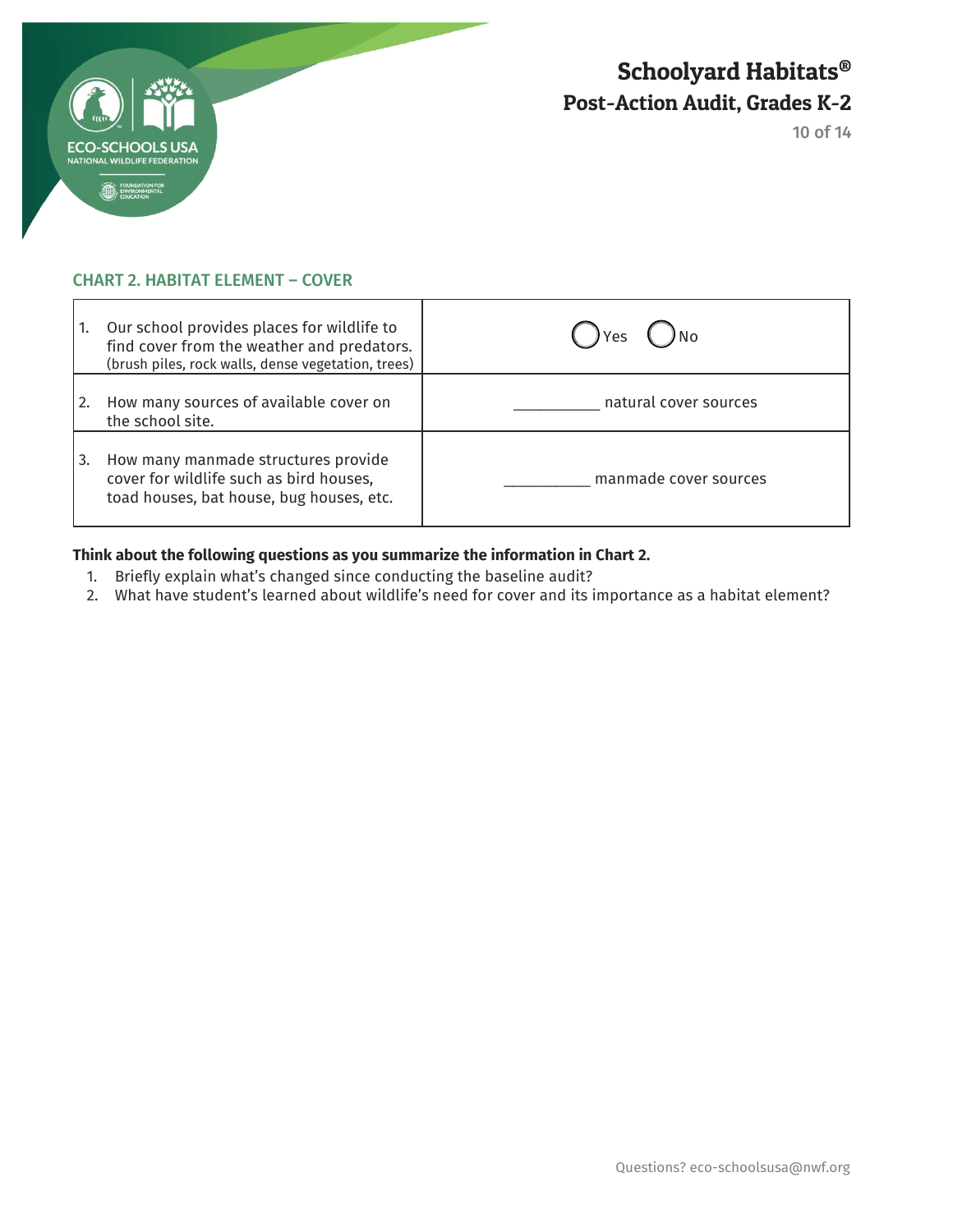

11 of 14

#### CHART 3. HABITAT ELEMENT – PLACES TO RAISE YOUNG

| 1.            | Our school provides places for wildlife to<br>raise their young.                                                                                                                                     | Yes                |
|---------------|------------------------------------------------------------------------------------------------------------------------------------------------------------------------------------------------------|--------------------|
| <sup>2.</sup> | How many natural sources of available<br>places for wildlife to raise their young on<br>the school site (host plants for larvae,<br>trees/bushes for nests, water features for<br>amphibians, etc.). | natural structures |
| 3.            | How many manmade structures provide<br>places for wildlife to raise young such as<br>bird houses, bat houses, etc. There may<br>be similarities between Chart 2 and 3.                               | manmade structures |

### **Think about the following question as you summarize the information in Chart 3.**

1. Briefly explain what's changed since conducting the baseline audit?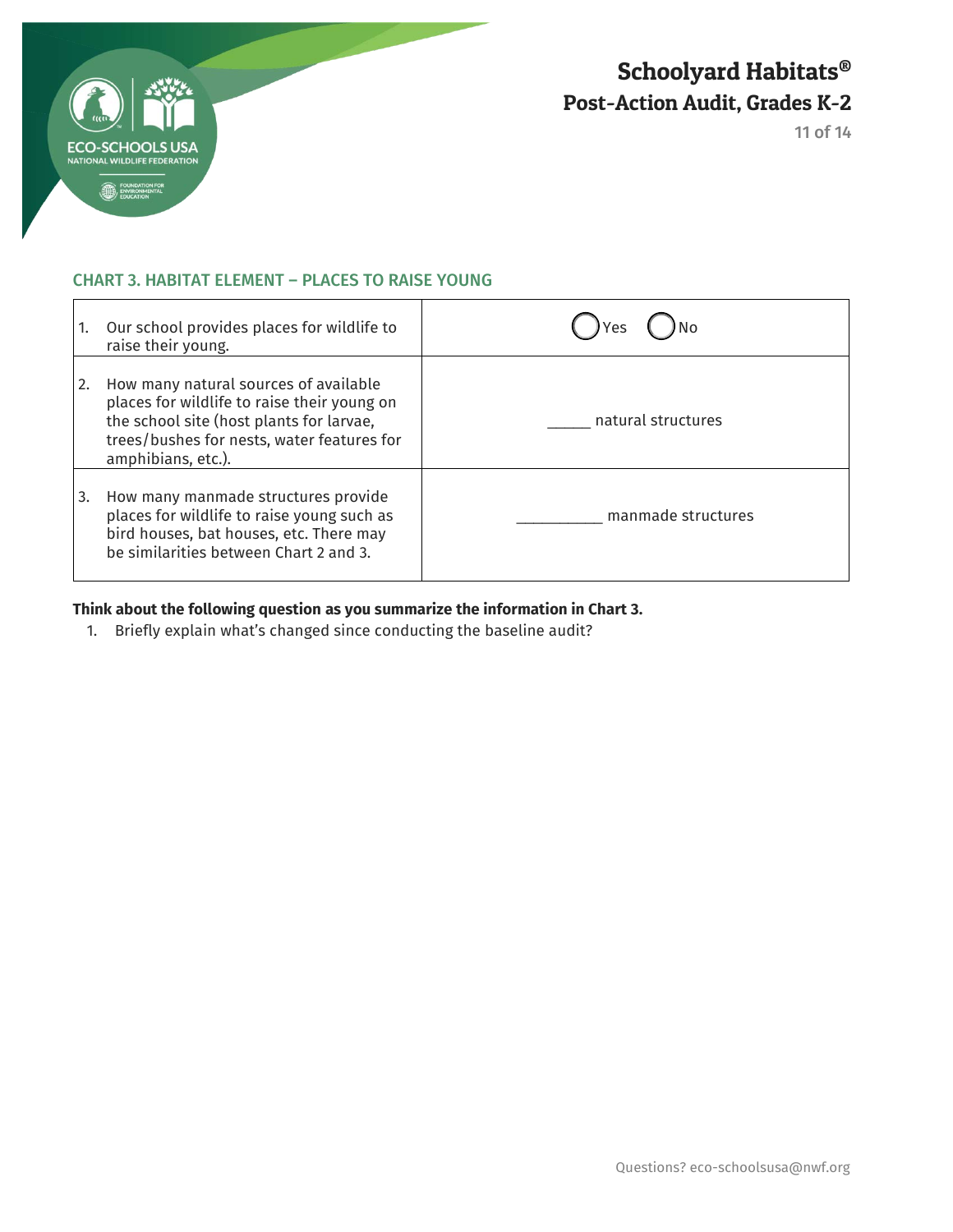

12 of 14

#### CHART 4. OTHER HABITAT CONSIDERATIONS

| 1. | Check all that apply. What types of<br>sustainable practices are used on the<br>school site?                                                           | organic fertilizers and herbicides<br>mulching<br>xeriscaping<br>remove invasive species<br>drip irrigation<br>native plants<br>compost<br>reduced lawn<br>other |
|----|--------------------------------------------------------------------------------------------------------------------------------------------------------|------------------------------------------------------------------------------------------------------------------------------------------------------------------|
| 2. | Does the school site include vegetable,<br>fruit and/or herb gardens?                                                                                  | <b>No</b><br>Yes                                                                                                                                                 |
| 3. | Does the school site include pollinator<br>gardens?                                                                                                    | Yes                                                                                                                                                              |
| 4. | Are the school grounds used for teaching<br>and learning?                                                                                              | Yes                                                                                                                                                              |
| 5. | Does the garden(s) meet the American with<br>Disabilities (ADA) accessibility standards?                                                               | Unsure<br>) <sub>Yes</sub><br>)No                                                                                                                                |
| 6. | Does the garden(s) include interpretive<br>signage that is multi-lingual?                                                                              | Yes<br><b>No</b>                                                                                                                                                 |
| 7. | Are there existing places/structures on the<br>school site that serve as an outdoor<br>classroom where students can gather,<br>listen, talk and learn? | Yes                                                                                                                                                              |

### **Continued on the next page.**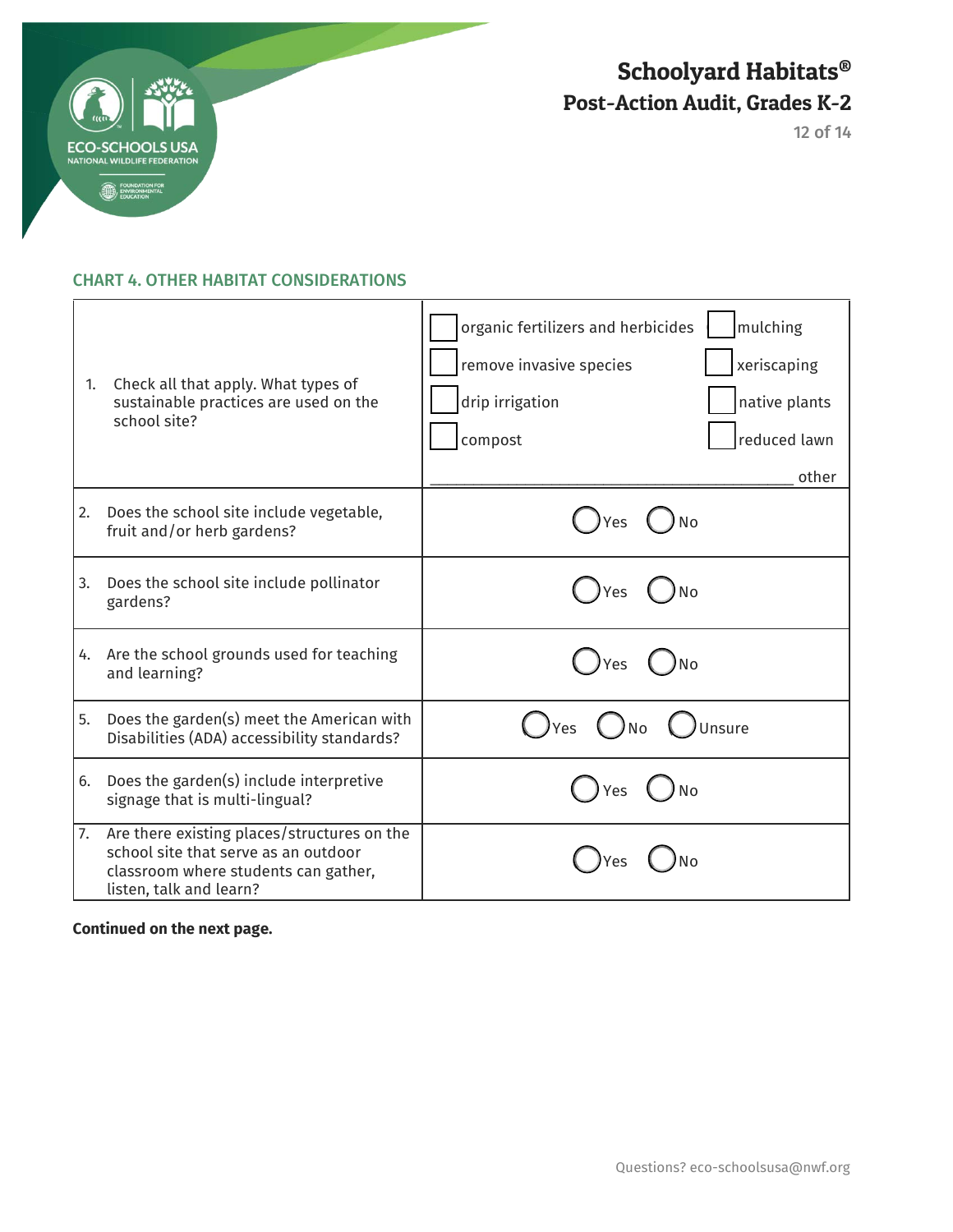

13 of 14

### **Think about the following questions as the Eco-Action Team/classes summarize the information from the above charts and tables:**

- 1. Are students more engaged in what is happening on the school grounds?
- 2. If the site did not contain the five wildlife habitat requirements in a natural urban, suburban or rural setting – food, water, cover, places to raise young, and a healthy, sustainable habitat and practices, can they now be identified?
- 3. Did students plant a food or pollinator garden? How did the community get involved?
- 4. Share an example of how the habitats are used?

**Continued on the next page.**